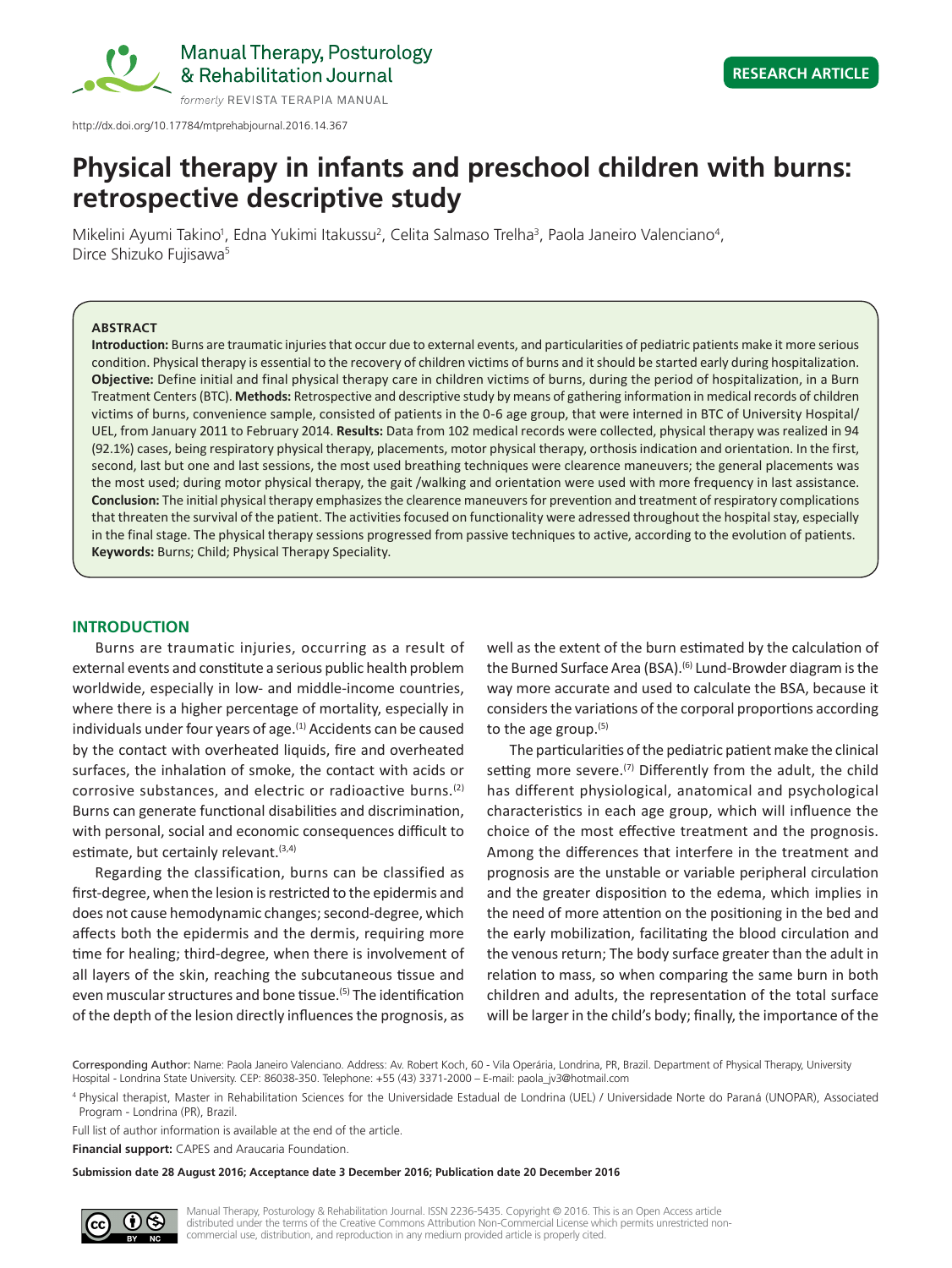

interaction between the professional and the child and the playful approach is emphasized, since depending on the age range, the child may not understand the therapist's commands, so the therapeutic play will contribute to the execution of the exercises in an active way.<sup>(8)</sup> Thus, the care of the child suffering from burn injuries should take into account their peculiarities, since functional damages can be increased and the possibility of survival decreased, worsening the prognosis. Therefore, it is essential the performance of the interdisciplinary team with common tasks and objectives in the treatment of the pediatric patient, thus reducing the sequelae and possible complications caused by the injury.<sup>(9)</sup>

Burn patient are submitted to several procedures when admitted to a hospital, being the most frequent ones, the dressing change, debridement and the skin graft.<sup>(10)</sup> Also, during the hospitalization period, physical therapy is essential, since the acute phase of thermal injury, in order to avoid or minimize sequelae, until the phase after hospital discharge. (11) Physical therapy has as main objective the return of the functionality, acting through the prevention and reduction of sequels, which is fundamental in the rehabilitation of the pediatric patient, due to its rapid physical and motor development. $(12,13)$  In this sense, referral services, such as the Burn Treatment Centers (BTC), have a structure and multiprofessional team specialized for patient care, adult or pediatric, and the physical therapist is essential to recovery. However, Lima *et al*. (14) emphasize the need for more research involving physical therapy in pediatric patients with burns, which include their performance from objectives to the behaviors and resources used. Most of the studies only mention some interventions in a segmented way, but do not explore in a global way in a hospital environment, information that could be valid in choosing the best techniques. Therefore, identifying the physical therapy approach in the care of the children at BTC makes it possible to establish the relationship between the child's needs in relation to the burn and their peculiarities (objectives) together with the appropriate and indicated procedures/techniques for recovery.

Thus, the present study has the proposal to characterize the initial and final physical therapy care in children with burn injuries, during the period of hospitalization in a Burn Treatment Centers (BTC), since its results may serve as a basis for discussion and assistance in the selection of techniques to be used in the pediatric population. Still, the selection of adequate techniques in the care of the child with burns during the period of hospitalization will reflect a greater possibility of recovery, survival and functionality, therefore in a better quality of life, since it is a crucial moment of the treatment.

## **METHODS**

A retrospective descriptive study was carried out through the collection of information in the medical records of pediatric with burn injuries. The study was performed using a convenience sample of all patients in the age group between zero and six years, who were hospitalized in the BTC of the University Hospital of Londrina State University (UH/UEL), from January/2011 to February/2014. The study is part of the research project "Physical-functional evaluation of burn victims", approved by the Research Ethics Committee involving Human Beings of the UEL (N. 138/2013).

The Statistical service of the University Hospital was consulted to obtain the record of all patients who were admitted at BTC/HU/UEL. A total of 107 pediatric patients admitted to the BTC/UH/UEL were identified, due to the nonlocation of medical records and incomplete information the data collection was performed in 102 medical records.

To collect the data, was used a pre-elaborated form containing topics related to the children, burn and treatments: gender, age, city of birth, depth and severity of the lesion, percentage of BSA (BSA%), etiological agent and cause of the lesion, total time stayed in the ward and in the Intensive Care Unit (ICU), need to debridement, grafts, scarotomy and amputations, presence of airway burn, outcome of hospitalization (discharge or death), physical therapy, and number of physical therapy treatment sessions. For the characterization of the physical therapy care, data were collected regarding the place of care (ICU or ward), need to Mechanical Pulmonary Ventilation (MPV), Tracheostomy, Noninvasive ventilation (NIV) and to the conducts performed in the first, second, last but one and last sessions, such as respiratory physical therapy, positioning, motor physical therapy, functional activities, orthosis indication and orientation. It is worth mentioning that the conduct was described according to the form and terms used in the medical records.

The collected data were organized and inserted in spreadsheets in the Microsoft® Excel 2010 software. Statistical analysis was performed using the *Software Statistical Package for the Social Sciences* (20.0) software. The normality of data distribution was analyzed using the *Shapiro-Wilk* test. Variables such as age, BSA percentage, days of hospitalization, total days in ICU and ward are presented in median with their respective interquartile ranges [25-75]% and the other data are in absolute and relative frequency, the significance established in P <0.05. Correlations were assessed by the *Spearman's* Correlation Coefficient with a confidence interval of 95%.

## **RESULTS**

Data were collected in 102 medical records of the children with burn in the BTC/HU/UEL, with the median age of 2.0 [1.0‑4.0] years, 34.0 (33.3%) female and 68.0 (66.6%) male, the BSA% of 7.7 [4.0-13.3]%. All accidents occurred in a domestic environment, and 73.53% of the children presented burn caused by hot liquids; 14.7% by contact with fire; 7.85% by contact with superheated surface; 0.98% by the contact with chemical substance; 0.98% by electrical burn; and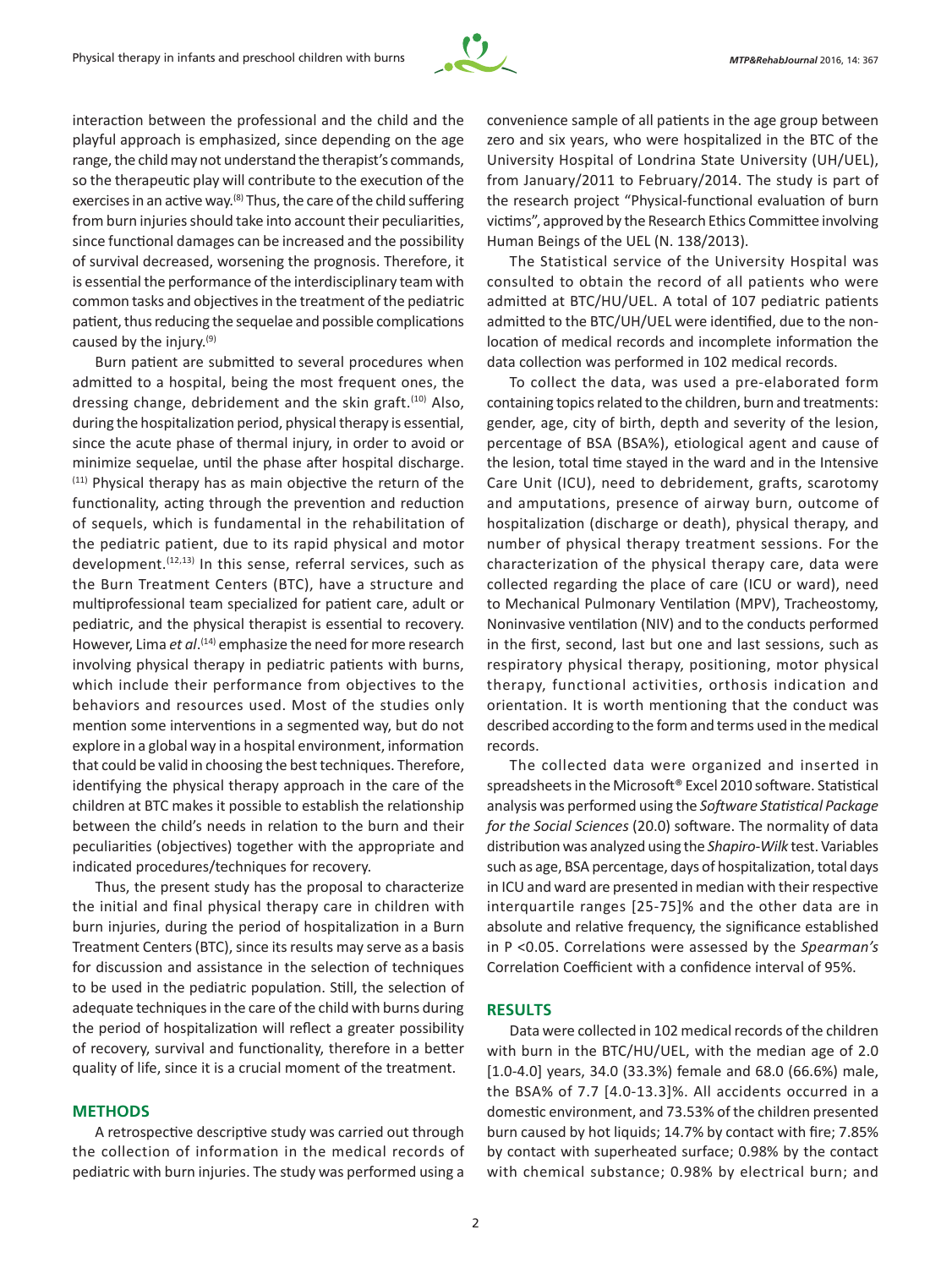

1.96% was not described in the medical record. In relation to severity, most of them (75.4%) were classified as major burn and of the total analyzed, 67.6% of the children presented multiple body regions burned; besides, 64.7% of them needed debridement; 47.0% needed graft; 1.9% needed escharotomy and 0.9% needed de amputation. The hospitalization period was 11.0 [5.0-15.0] days, and 19.6% needed assistance in the ICU and an individual died (Table 1).

During the hospitalization period, 94 (92.1%) performed physical therapy, and 59 (62.7%) children received one care per day, 34 (36.1%) received more than one daily care and only one child (1.0%) the data were not included in the medical records. Regarding the total number of children who underwent physical therapy, 76 (80.8%) were in the ward and 18 (19.1%) in the ICU in the first care; 89 (87.2%) children received a second care, wherein, 75 (84.2%) were in the ward and 14 (15.7%) in the ICU; 79 (84.0%) received physical therapy in the last but one session, of these, 77 (97.4%) were

|        |  | <b>TABLE 1.</b> Characterization of children with burns during the hospitalization |  |
|--------|--|------------------------------------------------------------------------------------|--|
| period |  |                                                                                    |  |

| <b>Variables</b>                                   | Children (N=102) |  |  |
|----------------------------------------------------|------------------|--|--|
| BSA (%), median [25-75%]                           | 7.7 [4.0-13.3]   |  |  |
| BSA (%) not reported                               | 2(1.9)           |  |  |
| Major burn, No. (%)                                | 77 (75.4)        |  |  |
| Medium burn, No. (%)                               | 21(20.5)         |  |  |
| Severity not reported, No. (%)                     | 4(3.9)           |  |  |
| Second degree burn, No. (%)                        | 71 (69.6)        |  |  |
| Third degree burn, No. (%)                         | 26(25.4)         |  |  |
| Depth not reported, No. (%)                        | 5(4.9)           |  |  |
| Home environment, No. (%)                          | 102 (100.0)      |  |  |
| Face and/or cervical burn, No.(%)                  | 5(4.9)           |  |  |
| Trunk burn, No. (%)                                | 3(2.9)           |  |  |
| UL burn, No.(%)                                    | 14 (13.7)        |  |  |
| LL burn, No.(%)                                    | 10 (9.8)         |  |  |
| Multiples areas, No. (%)                           | 69 (67.6)        |  |  |
| Area not reported, No. (%)                         | 1(0.9)           |  |  |
| Total hospitalization time (days), median [25-75%] | 11 [5.0-15.0]    |  |  |
| ICU, $No.(%)$                                      | 20(19.6)         |  |  |
| Period in ICU (days), median [25-75%]              | $3$ [2.0-8.5]    |  |  |
| Period in Ward (days), median [25-75%]             | 10 [5.0-14.0]    |  |  |
| Debridement, No.(%)                                | 66 (64.7)        |  |  |
| Escarotomy, No.(%)                                 | 2(1.9)           |  |  |
| Graft, No.(%)                                      | 48 (47.0)        |  |  |
| Amputation, No. (%)                                | 1(0.9)           |  |  |
| Airway Burn, No.(%)                                | 1(0.9)           |  |  |
| Deaths, No.(%)                                     | 1(0.9)           |  |  |

Abbreviations: BSA = burned surface area; UL = Upper Limbs; LL = Lower Limbs; ICU = Intensive Care Unit; No = number.

in ward and 2 (2.5%) in the ICU; 92 (97.8%) received physical therapy in the last session, of these, 90 (97.8%) were in ward and 2 (2.1%) in the ICU.

The sessions consisted of respiratory physical therapy, placements, motor physical therapy, orthosis indication and orientations. During the first, second, last but one and last sessions the most used breathing techniques were clearence maneuvers. In relation to the positioning, the global was the most used. During physical therapy, described as motor, were used more frequently the passive exercises, stretching and motor kinesiotherapy, this term is as identified in the medical records. The orthoses were little used and the orientations were more frequent in the last session (Table 2).

The moderate correlation occurred between the grafting procedure and the number of physical therapy treatment sessions (r=0.47; P <0.001), being that the children who needed grafting had a greater number of sessions. The grafting procedure was also moderately correlated with length of hospital stay (r=0.65; P <0.001), the children who performed the procedure remained hospitalized more time.

It was observed a moderate correlation (r=0.47; P <0.001) between the BSA and the physical therapy, the higher the BSA, the greater the number of daily treatment sessions. There was also a moderate correlation between BSA and physical therapy time (r=0.60; P <0.001); and a moderate correlation between BSA and the total amount of physical therapy care during the hospitalization period (r=0.61; P <0.001), as shown in the figure 1.

### **DISCUSSION**

The practice of evidence-based physical therapy is essential for the valorization of the profession, since it is characterized by effective and quality care, lower cost of treatment and, consequently, greater patient satisfaction.(15) It is known that after burn accidents in which hospitalization is necessary, physical therapy is essential from the first day, in order to avoid or minimize possible sequelae, to the rehabilitation phase and after discharge.(11) The present study analyzed the physical therapy records of all medical records of the children with burns, zero to six years, attended in the BTC/UH/UEL from January/2011 to February/2014. Because it is a reference in the treatment of burn, they have physical therapy for all patients, except for those who for some reason (death, transfer, discharge of the sector) remain hospitalized only at night.

According to other studies<sup>(16,17,18)</sup> there was a higher prevalence of burn injuries in males, where the place of occurrence was the home environment and the main cause of the scaling. Fernandes *et al*. (19) and Pedro *et al*. (20) suggest as possible explanation the greater disposition of the boys for risk games and, consequently, greater exposure to the causal agents of the burn. Added to it, Vendrusculo *et al*. (21) explore the domestic environment, especially the kitchen, as a frequent place for accidents involving children and most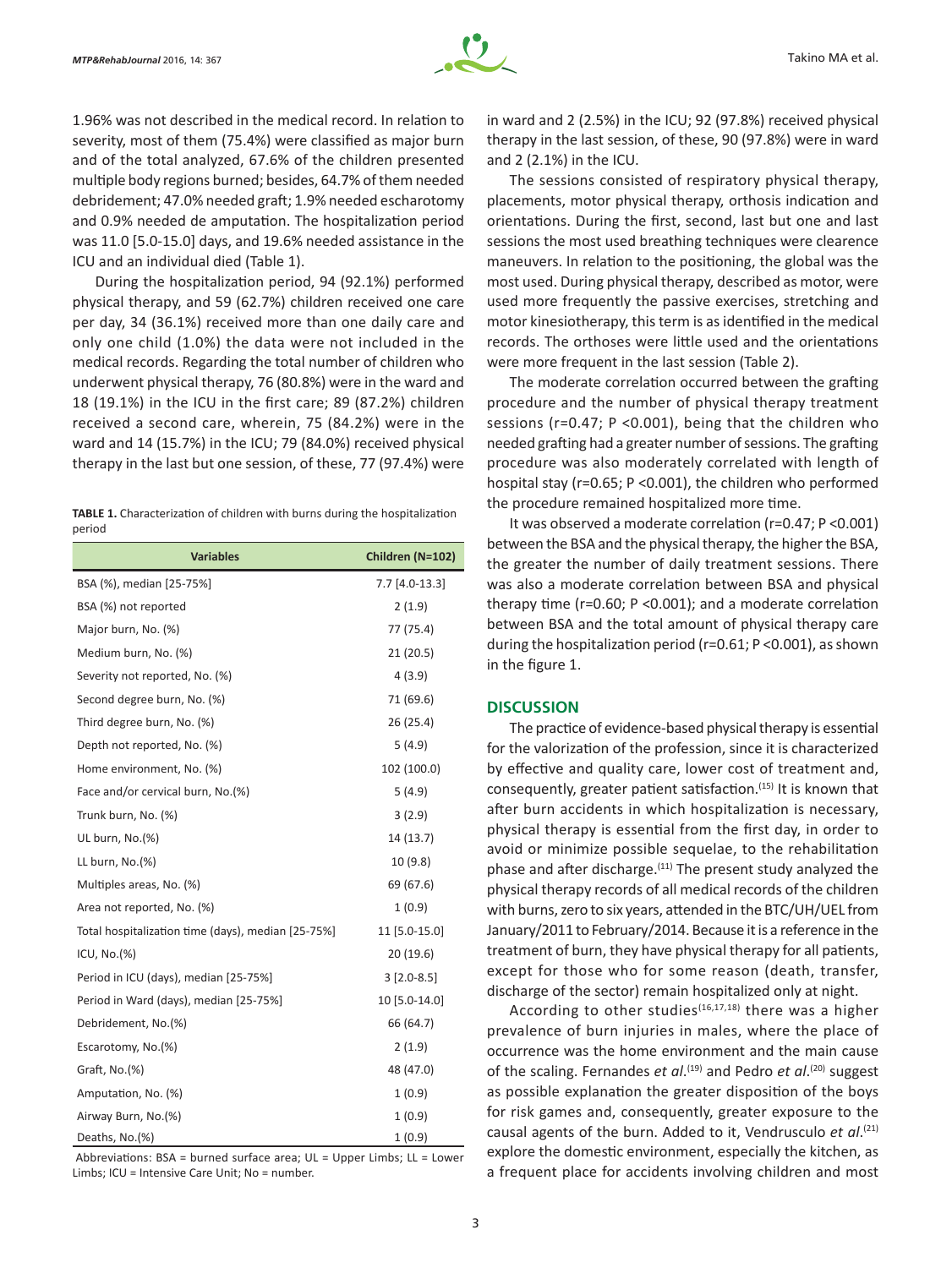

#### **TABLE 2.** Characterization of physical therapy care during the hospitalization period

|                                        |                                            | 1 <sup>o</sup> | 2 <sup>o</sup>   | Last but one     | Last      |
|----------------------------------------|--------------------------------------------|----------------|------------------|------------------|-----------|
|                                        | Cares:                                     | $N = 94$       | $N = 89$         | $N = 75$         | $N = 92$  |
|                                        | Clearence maneuvers, No. (%)               | 28 (29.7)      | 27(30.3)         | 15 (20.0)        | 11(11.9)  |
|                                        | Re-expansion maneuvers, No. (%)            | 12 (12.7)      | 13 (14.6)        | 11(14.6)         | 6(6.5)    |
|                                        | Reduce hyperinsuflation maneveurs, No. (%) | 1(1.0)         | 1(1.1)           | $\boldsymbol{0}$ | 1(1.0)    |
|                                        | Cough Stimulation, No. (%)                 | 15(15.9)       | 11(12.3)         | 4(5.3)           | 5(5.4)    |
| Respiratory<br><b>Physical therapy</b> | Thoraco-abdominal Rebalance, No. (%)       | 2(2.1)         | 1(1.1)           | 1(1.3)           | 1(1.0)    |
|                                        | Adjustments of MPV, No. (%)                | 4(4.2)         | 4(4.4)           | 1(1.3)           | 1(1.0)    |
|                                        | Adjustments of NIV, No. (%)                | 1(1.0)         | 0                | 0                | 0         |
|                                        | Global Positioning, No. (%)                | 29 (30.8)      | 34 (38.2)        | 12(13.4)         | 5(5.4)    |
|                                        | Segmental Positioning, No. (%)             | 6(6.3)         | 3(3.3)           | 2(2.6)           | 3(3.2)    |
|                                        | Motor kinesiotherapy, No. (%)              | 25(26.5)       | 19(21.3)         | 13(17.3)         | 20(21.7)  |
|                                        | Passive, No. (%)                           | 32 (34.0)      | 34 (38.2)        | 21(28.5)         | 26(28.2)  |
|                                        | Active-assisted, No. (%)                   | 2(2.1)         | 2(2.2)           | 3(4.0)           | 2(2.1)    |
|                                        | Active-free, No. (%)                       | 7(7.4)         | 11(12.3)         | 11(14.6)         | 22(3.9)   |
| Motor physical                         | Stretching, No. (%)                        | 21(22.3)       | 22(24.7)         | 22(29.3)         | 23(25.0)  |
| therapy                                | Orthostatism, No. (%)                      | 4(4.2)         | 10(1.1)          | 15(20.0)         | 13(14.1)  |
|                                        | Gait, No. (%)                              | 5(5.3)         | 12 (13.4)        | 25(33.3)         | 30 (32.6) |
|                                        | Playful Activity, No. (%)                  | 5(5.3)         | 7(7.8)           | 15(20.0)         | 23(25.0)  |
|                                        | Orthoses, No. (%)                          | 1(1.0)         | $\boldsymbol{0}$ | 2(2.6)           | 2(2.1)    |
|                                        | Orientation, No. (%)                       | 8(8.5)         | 13 (14.6)        | 15 (20.0)        | 31 (33.6) |

Abbreviations: MPV = Mechanical Pulmonary Ventilation; NIV = Non-Invasive Ventilation; No=number.



**FIGURE 1 -** Scatter plot of variables analyzed using Spearman's Correlation Coefficient (rS). Note: A - Positive correlation between BSA versus Physical therapy time in days. B - Positive correlation between BSA percentage versus amount of physical therapy care.

injuries occur in this place, often due to the absence or inattention of the person responsible for the child. In relation to the affected body region, studies show that the upper limbs and trunk are frequently affected in the patients with burn in hospitalization.<sup>(22,23)</sup> In our study, there was a higher frequency

in the involvement of multiple regions, which may be due to the characteristics of the lesion mechanism. Considering that scalding was more frequent, the superheated liquid spilled on small children would involve more than a bodily region. On the other hand, burns by contact with superheated surface for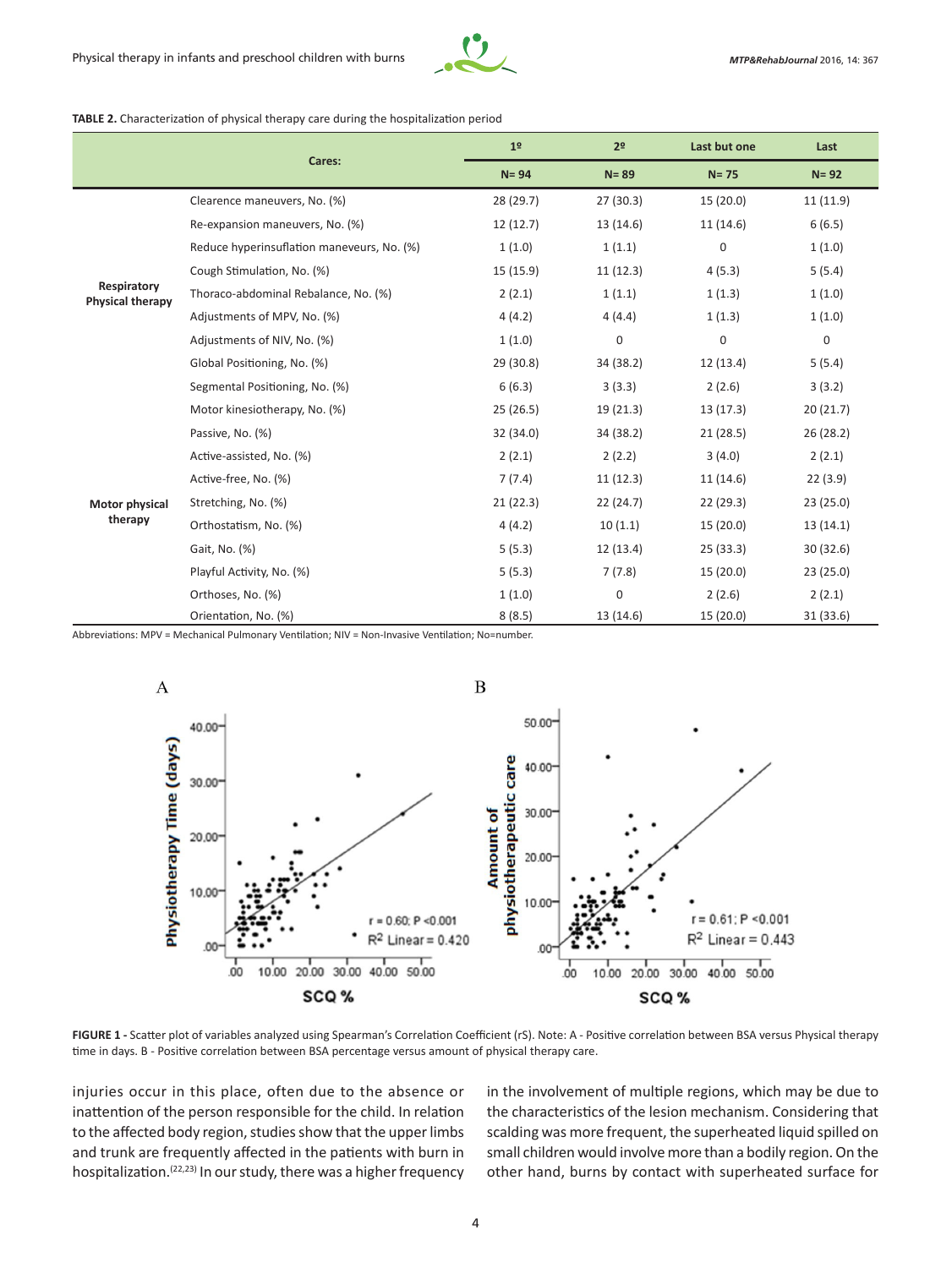

example, would only involve a region. In addition, although the BSA median is 7.7%, most of the burns are characterized by the multiple regions involved, lesions of 2nd and/or 3rd degree, and classification of major burn.

In the present study, the grafting performed moderately correlated with both the longer hospitalization time and the greater number of physical therapy treatment sessions, which may be explained by the need for greater attention and care after the procedure. In this sense, Millan *et al*. (10) emphasize that the need for hospitalization and surgical procedures in the pediatric burned patient reflects in greater morbidity and the possibility of developing with sequelae. There was also a moderate correlation between the BSA and the time and total amount of physical therapy care during hospitalization, which indicates when the larger the burned area the greater the need for physical therapy. Samuel *et al*. (24) in a study with hospitalized patients with burn in a tertiary hospital in Malawi (Africa), observing a high proportion of procedures and complications such as amputations and contractures, respectively, highlighted the need for physical therapy for the prevention of sequelae and a better quality of life in the long term.

Regarding the physical therapy care, the patients received the frequency of once or more per day, depending on the need. Burn victims often present a reduction in their overall activity, or even manage to maintain them, but present a restriction or reduction of movement of the burned region due to pain and bandages.<sup>(25)</sup> Thus, early care keeps the patient active, aiming for greater functional independence and reduction of the period of hospitalization, in addition to preparing him/her to return to his normal activities of daily living after discharge.<sup>(11)</sup>

Physical therapy also approaches the pneumofunctional aspects, especially when there is an inhalation injury, in order to reverse or to minimize possible complications resulting from the post-traumatic process.(26) The respiratory approach aims to maintain airway permeability, assist respiratory mechanics and improve pulmonary volumes and capacities. $(27)$  In case of need for mechanical ventilation, it is up to the physical therapist to intervene in the regularization of ventilatory parameters, contributing to a better clinical evolution.<sup>(28,29)</sup> In the present study, the most commonly used respiratory techniques were clearence maneuvers, followed by re‑expansive maneuvers, cough stimulation, and the less common one used was the reduce hyperinsuflation maneveurs, thoraco-abdominal rebalance, and adjustments in MPV and NIV; all with higher frequency in the first days of hospitalization, reducing the frequency when close to hospital discharge, which indicates an improvement in the respiratory.

In relation to the positioning of vicious postures, the literature indicates that motor sequelae of patients who are victims of burns are often associated with antalgic posture, usually with flexion retraction.<sup>(30)</sup> The adequate positioning of the patient should be worked with the objective of preventing

motor sequelae and improving pulmonary ventilation, avoiding the development of secondary affections.(31) In this study, both global and specific positioning were identified, being global the most frequent and both were performed mainly in the first days of hospitalization, which may be due to the gradual increase in global activity, for example gait or even the orientations of the positions to the child/family, for them to perform independently of the therapist.

As regards the motor aspect, the shortening of the tissue can result in loss of skin elasticity and joint range of motion or deviations of posture.<sup>(32)</sup> Santana, Brito and Costa<sup>(12)</sup> reported benefits in relation to the gain of range of motion in patients with burn submitted to physical therapy. It is known that increased flexibility should be approaches in the treatment program of the patient, since there is loss of skin elasticity, depending on the depth, which can lead to restriction of movement, and even functional disability.<sup>(33)</sup> The concern about maintaining flexibility occurred, since passive exercises, stretching and motor kinesiotherapy were present in both initial treatment and close to hospital discharge. It is worth mentioning that the description of active-assisted and/or active-free exercises were also verified, but less frequently what may be due to preference for the use of the more generic term: motor kinesiotherapy.

Orthostatism, gait and playful activities were performed more in the days before the discharge, which probably occurred due to the clinical improvement of the children; but they were used in the first days of hospitalization in some cases. Among the many benefits, early ambulation provides to the patient the opportunity to maintain social contact, in addition to preventing possible functional impairments.<sup>(34)</sup> Besides that, Santos and Ferreira<sup>(35)</sup> in their study with children submitted to physical therapy pointed out the contributions of the care from the point of view of them and observed that they relate the play in the hospital with the physical therapy in the moment that associate the playful and the imagination to the treatment. The playful resources and the interaction of the child with the team promote a better evolution of the clinical condition of the patient, reducing the stress resulting from hospitalization and favoring the adherence to the clinical procedures performed.<sup>(36)</sup> In physical therapy, playful activity is fundamental in the care of the pediatric patient, since it helps them to achieve the therapeutic objectives and make the therapy pleasurable.<sup>(37)</sup>

Finally, the orientation of positioning and simple exercises to perform at home, orthosis indication or even referral for outpatient follow-up are also part of the role of physical therapy.(11) Similarly, these aspects were incorporated into the physical therapy care, orthosis indication were made when necessary and the orientations were most frequently performed in the last session in which any aspect that needs to be considered after hospital discharge should be reinforced.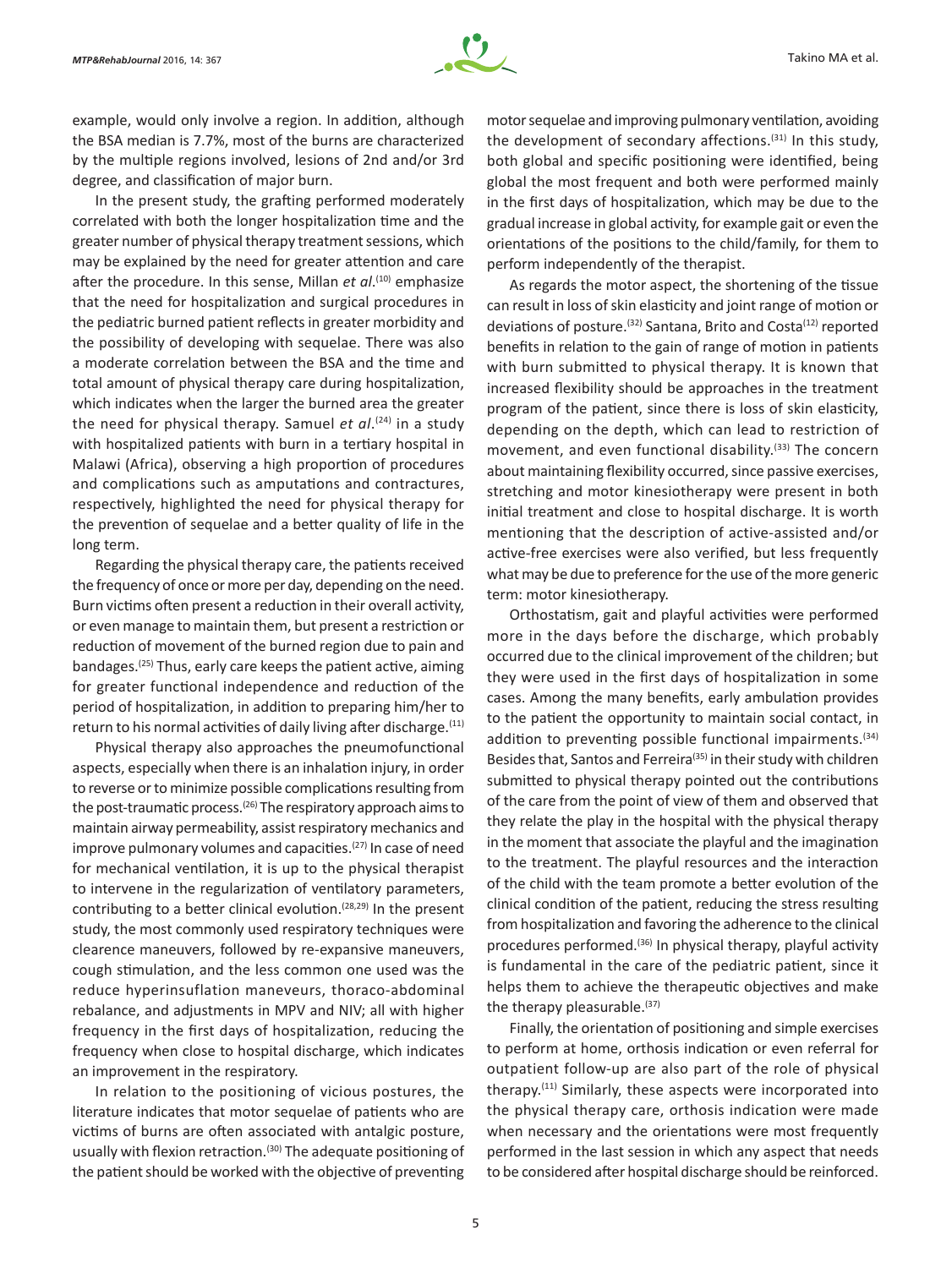

The limitations of the study are due to the collection of data in the medical records and the convenience sample, and it is recommended the development of randomized clinical trials to prove the efficacy of physical therapy in children who are victims of burns, whether in the hospital stay or in the outpatient phase.

## **CONCLUSION**

Burns were more frequent in children with two years of age and predominance in boys, being mostly caused by hot liquids and occurred in the home environment. The majority of the children were classified as having large burns and had multiple regions of the body involved, and it was necessary to perform surgical procedures with hospitalization time around 11 days.

Regarding physical therapy, during the period of hospitalization in a BTC for infants and children suffering from burns, it was observed that the initial care was directed at the prevention and treatment of respiratory complications. In this sense, clearence maneuvers occurred more frequently, when compared to the re-expansive and reduce hyperinsuflation maneveurs. The return or maintenance of the motor function was approached from the beginning to the end of the follow-up in the hospital period, being more used the global positioning, kinesiotherapy (therapeutic exercises) and functional activities. According to the evolution of the pediatric patient with burns, the physical therapy sessions are changing from more passive to active techniques. Another aspect is that the orientation were performed at the end of the hospitalization period, that is, close to hospital discharge. It was also observed the use of playful activity during the sessions. Thus, the selection of physical therapy procedures performed at the initial and final sessions indicated the need for care focused on survival and functional recovery, considering the peculiarities of the pediatric patient.

#### **AUTHOR'S CONTRIBUTION**

*Dirce S. Fujisawa and Celita S*. Trelha - advisors, participated in the preparation of the project, corrections, elaboration of the characterization form, organization of the data and direction of the results, contributed to the discussion and conclusion. *Mikelini A. Takino* and *Edna Y. Itakussu* – participated in the writing of the project, data collection in the medical records, data tabulation and discussion. *Paola J. Valenciano* – participated in the elaboration and registration of the project, corrections of text, training for collection in medical records, statistical analysis and interpretation of results, writing and submission of the article.

#### **CONFLICTS OF INTEREST**

The authors declare that they have no conflicts of interest.

#### **AUTHOR DETAILS**

<sup>1</sup> Undergraduate student of the Physical therapy course, PIBIC/CNPQ fellowship, Londrina State University (UEL), Londrina (PR), Brazil.<sup>2</sup> Physical therapist of the University Hospital of Londrina, Londrina (PR), Brazil.<sup>3</sup> Professor of Physical therapy, Physical therapy Department, Londrina State University (UEL), Londrina (PR), Brazil.<sup>5</sup> Physical therapist and Professor of the Physical therapy Department, fellowship in research productivity /Fundação Araucária, Londrina State University (UEL), Londrina (PR), Brazil.

#### **REFERENCES**

- 1. Mock C, Peck M, Peden M, Krug E, eds. A WHO plan for burn prevention and care. World Health Organization. [serial on the internet] 2008 [cited 2008]. Avaiable from: URL: http://whqlibdoc.who.int/ publications/2008/9789241596299\_eng.pdf.
- 2. Forjuoh SN. Burns in low- and middle-income countries: A review of available literature on descriptive epidemiology, risk factors, treatment, and prevention. Burns. 2006;32(5):529-537.
- 3. Albuquerque MLL, Silva GPF, Diniz DMSM, Figueiredo AMF, Câmara TMS, Bastos VPD. Análise dos pacientes queimados com sequelas motoras em um hospital de referência na cidade de Fortaleza-CE. Rev Bras Queimaduras. 2010;9(3):89-94.
- 4. Laporti GA, Leonardi DF. Post-traumatic stress disorder in burn-injured patients. Rev Bras Queimaduras. 2010;9(3):105-14.
- 5. Vale ECS. Primeiro atendimento em queimaduras: a abordagem do dermatologista. An Bras Dermatol. 2005;80(1):9-19.
- 6. Serra MCVF, Gomes DR, Crisóstomo MR. Cálculo da área queimada e indicadores para internação hospitalar. In: Maciel E, Serra MC. Tratado de queimaduras. São Paulo: Editora Atheneu; 2006. p. 43-50.
- 7. Serra, MCVF, Lemos T, Costa DM. Peculiaridades do Tratamento Inicial da Criança Queimada. In: Lima Júnior EM, et al. Tratado de queimaduras no paciente agudo. 2.ed. São Paulo: Editora Atheneu; 2008. p. 49-52.
- 8. Lima VCS. Abordagem fisioterapêutica da criança queimada. In: Maciel E, Serra MC. Tratado de queimaduras. São Paulo: Editora Atheneu, 2006. p. 235-240
- 9. Herdon DN, Barret JP. Organização do tratamento da queimadura. In: Herdon DN, Barret JP. Tratamento das queimaduras. Rio de Janeiro: Editora Dilivros, 2002. p. 27-32.
- 10. Millan LS, Gemperli R, Tovo FM, Mendaçolli TJ, Gomez DS, Ferreira MC. Epidemiological study of burns in children treated at a tertiary hospital in São Paulo. Rev Bras Cir Plást. 2012;27(4):611-5.
- 11. Serghiou M, Cowan A, Whitehead C. Rehabilitation After a Burn Injury. Clin Plast Surg. 2009;36(4):675-86.
- 12. Santana CML, Brito CF, Costa ACSM. Importance of physical therapy in the rehabilitation of the burned patient. Rev Bras Queimaduras. 2012;11(4):240-5.
- 13. Gawryszewski VP, Bernal RTI, Silva NN, Neto OLM, Silva MMA, Mascarenhas MDM, et al. Public hospital emergency department visits due to burns in Brazil, 2009. Cad. Saúde Pública. 2012;28(4):629-640.
- 14. Lima CTS, Ribeiro LD, Teles MD, Falcão GL, Campos NG. Atuação da Fisioterapia em Pacientes Pediátricos Vítimas de Queimaduras: Revisão Sistemática. Rev Fisioter S Fun. 2013;2(1):50-61.
- 15. Shiwa SR, Costa LOP, Moser ADL, Aguiar IC, de Oliveira LVF. PEDro: the physical therapy evidence database. Fisioter Mov. 2011;24(3):523-33.
- 16. Aragão JA, Aragão MECS, Filgueira DM, Teixeira RMP, Reis FP. Epidemiologic study of burn injuries in children admitted to the Burn Unit of the Hospital de Urgência de Sergipe. Rev Bras Cir Plást. 2012;27(3):379-82
- 17. Santos TP, Sá SMP. Ocorrência De Queimaduras Em Crianças Em Um Centro De Referência. Revista Baiana de Saúde Pública. 2014;38(3):524-538.
- 18. Rocha Neta AP, Maciel SM, Lopez MLH, Sardinha AHL, Cunha CLF. Burn Accident Profile In Children Under The Age Of Ten Years. SANARE. 2014;13(1):41-47.
- 19. Fernandes FMFA, Torquato IMB, Dantas MAS, Pontes Júnior FAC, Ferreira JA, Collet N. Queimaduras em crianças e adolescentes: caracterização clínica e epidemiológica. Rev Gaúcha Enferm. 2012;33(4):133-141.
- 20. Pedro ICS, Rinaldi ML, Pan R, Gonçalves N, Rossi LA, Farina Junior JÁ, Nascimento LC. Hospitalization profile for acute treatment of burned children and adolescents, 2005-2010. Rev Bras Queimaduras. 2014;13(3):154-60.
- 21. Vendrusculo TM, Balieiro CRB, Echevarría-Guanilo ME, Farina JA Jr, Rossi LA. Queimaduras em ambiente doméstico: características e circunstâncias do acidente. Rev. Latino-Am. Enfermagem. 2010;18(3):157-164.